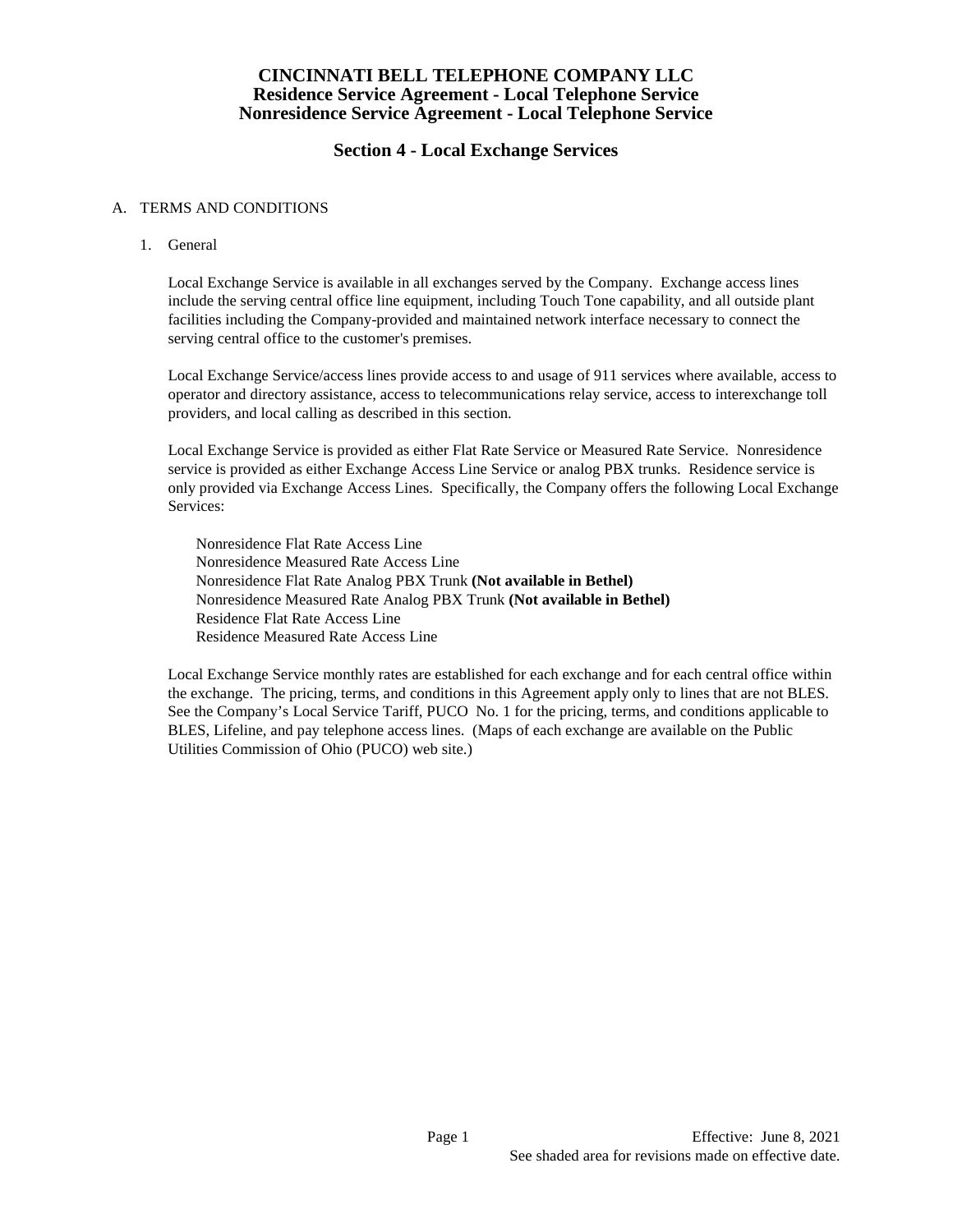# **Section 4 - Local Exchange Services**

### A. TERMS AND CONDITIONS (Continued)

2. Local Calling Area

Local Exchange Service provides local calling, either flat rate or measured rate, throughout the Basic Local Calling Area. The Basic Local Calling Area includes all of the exchanges in the Company's traditional Ohio, Kentucky, and Indiana service area plus certain other exchanges that depend on the originating exchange.

The Local Calling Area as defined in this section applies to all services offered under this Agreement.

a. Cincinnati Bell Telephone ("CBT") Exchanges

| Ohio Exchanges  | <b>Kentucky Exchanges</b> | Indiana Exchanges    |
|-----------------|---------------------------|----------------------|
| Bethany         | Alexandria                | Peoria               |
| <b>Bethel</b>   | <b>Boone</b>              | <b>West Harrison</b> |
| Cincinnati      | <b>Butler</b>             |                      |
| <b>Clermont</b> | Falmouth                  |                      |
| Hamilton        | Glencoe                   |                      |
| Harrison        | Independence              |                      |
| Little Miami    | Kentucky Metropolitan     |                      |
| Newtonsville    | Walton                    |                      |
| Reily           | Warsaw                    |                      |
| Seven Mile      | Williamstown              |                      |
| Shandon         |                           |                      |
| Williamsburg    |                           |                      |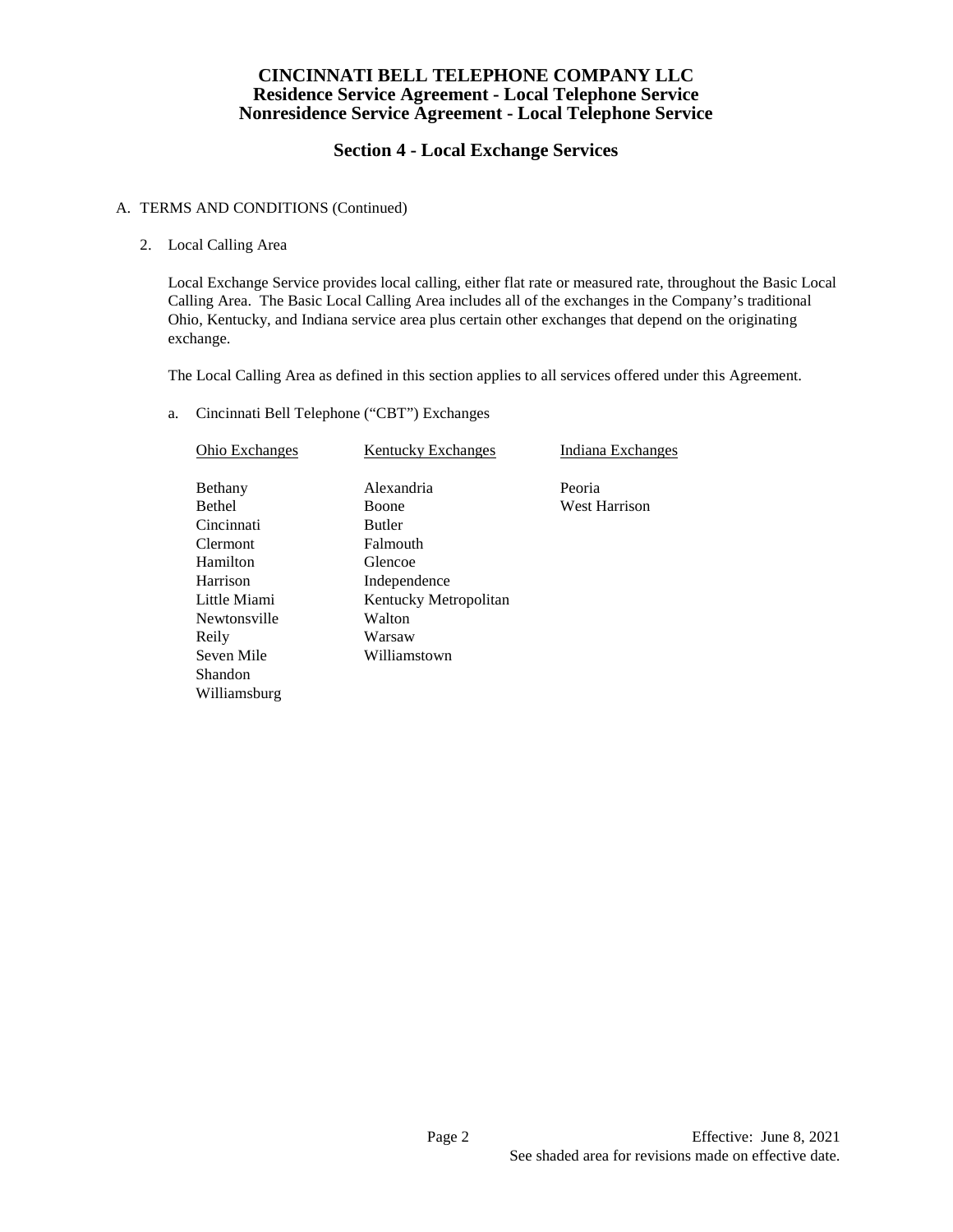# **Section 4 - Local Exchange Services**

## A. TERMS AND CONDITIONS (Continued)

b. Local Calling Area by Exchange

| <b>Exchange</b> | <b>Basic Local Calling Area</b>                                                                                                                                                                                                                                                                     | <b>Community Connection Service</b><br>(Withdrawn 4/1/2021, CCS exchanges are<br>now included in applicable basic local<br>calling areas.) |
|-----------------|-----------------------------------------------------------------------------------------------------------------------------------------------------------------------------------------------------------------------------------------------------------------------------------------------------|--------------------------------------------------------------------------------------------------------------------------------------------|
| Bethany         | All CBT Exchanges<br>Mason                                                                                                                                                                                                                                                                          |                                                                                                                                            |
| <b>Bethel</b>   | All CBT Exchanges<br>Felicity<br>Hamersville<br>Mason                                                                                                                                                                                                                                               |                                                                                                                                            |
| Cincinnati      | All CBT Exchanges<br>Blanchester (as of 4/1/2021)<br><b>Butlerville</b><br>Fayetteville<br>Felicity<br>Hamersville<br>Higginsport<br>Lebanon (as of $4/1/2021$ )<br>Mason<br>Monroe<br>Morrow (as of $4/1/2021$ )<br>Mt. Orab<br>Oxford<br>Sardinia (as of $4/1/2021$ )<br>South Lebanon<br>Trenton |                                                                                                                                            |
| Clermont        | All CBT Exchanges<br>Fayetteville (as of 4/1/2021)<br>Felicity<br>Hamersville<br>Higginsport<br>Mason<br>Mt. Orab<br>Sardinia (as of 4/1/2021)                                                                                                                                                      |                                                                                                                                            |
| Hamilton        | All CBT Exchanges<br>Mason<br>Monroe<br>Morning Sun<br>Oxford<br>Trenton                                                                                                                                                                                                                            |                                                                                                                                            |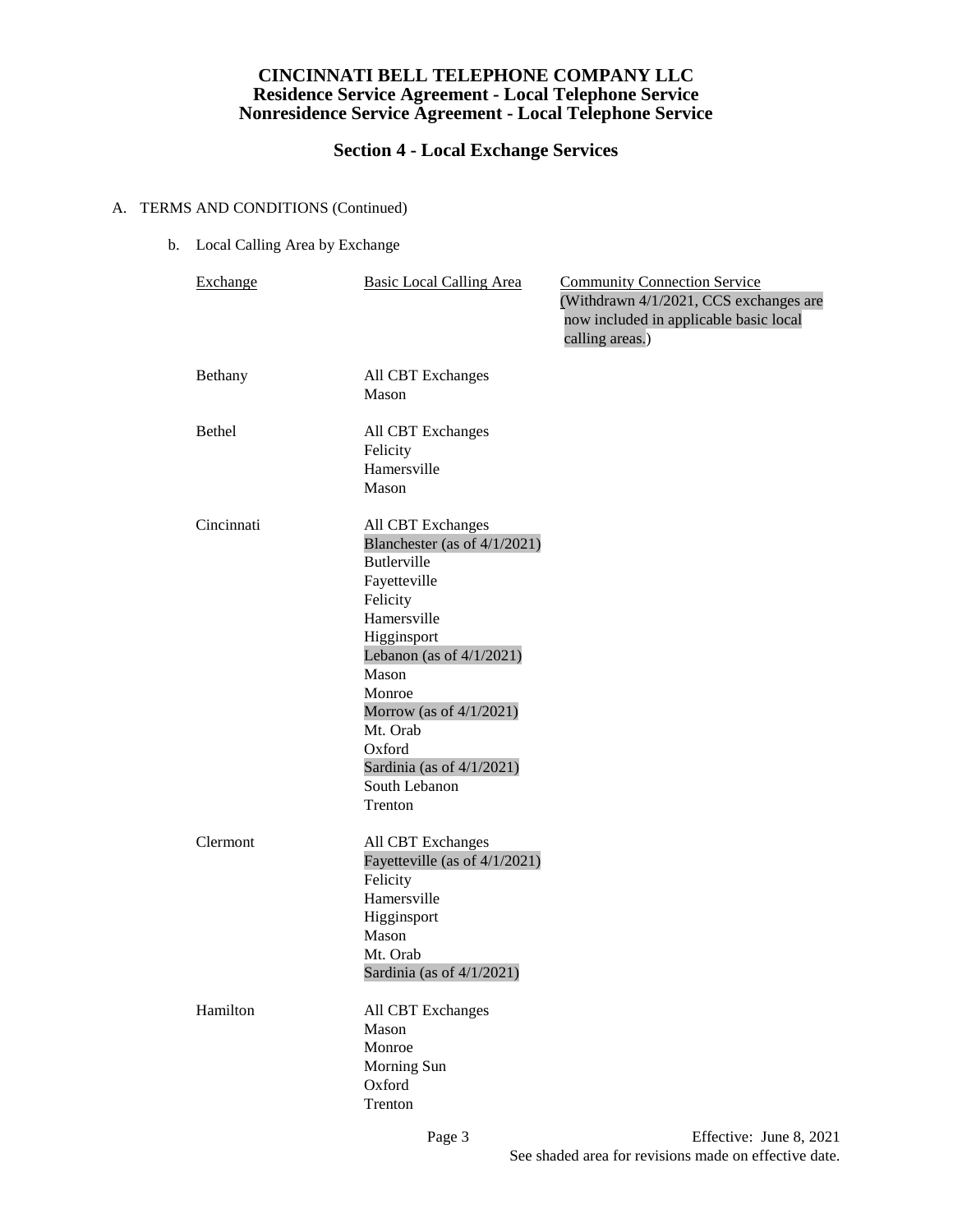# **Section 4 - Local Exchange Services**

## A. TERMS AND CONDITIONS (Continued)

b. Local Calling Area by Exchange (Continued)

| Exchange     | <b>Basic Local Calling Area</b>                                                                                                               | <b>Community Connection Service</b><br>(Withdrawn 4/1/2021, CCS exchanges are<br>now included in applicable basic local<br>calling areas.) |
|--------------|-----------------------------------------------------------------------------------------------------------------------------------------------|--------------------------------------------------------------------------------------------------------------------------------------------|
| Harrison     | All CBT Exchanges<br>Mason                                                                                                                    |                                                                                                                                            |
| Little Miami | All CBT Exchanges<br>Blanchester (as of $4/1/2021$ )<br>Fayetteville (as of 4/1/2021)<br>Mason<br>Morrow (as of $4/1/2021$ )<br>South Lebanon |                                                                                                                                            |
| Newtonsville | All CBT Exchanges<br>Fayetteville (as of 4/1/2021)<br>Mason                                                                                   |                                                                                                                                            |
| Reily        | All CBT Exchanges<br>Mason<br>Oxford (as of 4/1/2021)                                                                                         |                                                                                                                                            |
| Seven Mile   | All CBT Exchanges<br>Middletown<br>Oxford (as of 4/1/2021)<br>Trenton                                                                         |                                                                                                                                            |
| Shandon      | All CBT Exchanges<br>Mason                                                                                                                    |                                                                                                                                            |
| Williamsburg | All CBT Exchanges<br>Mason<br>Mt. Orab<br>Sardinia (as of $4/1/2021$ )                                                                        |                                                                                                                                            |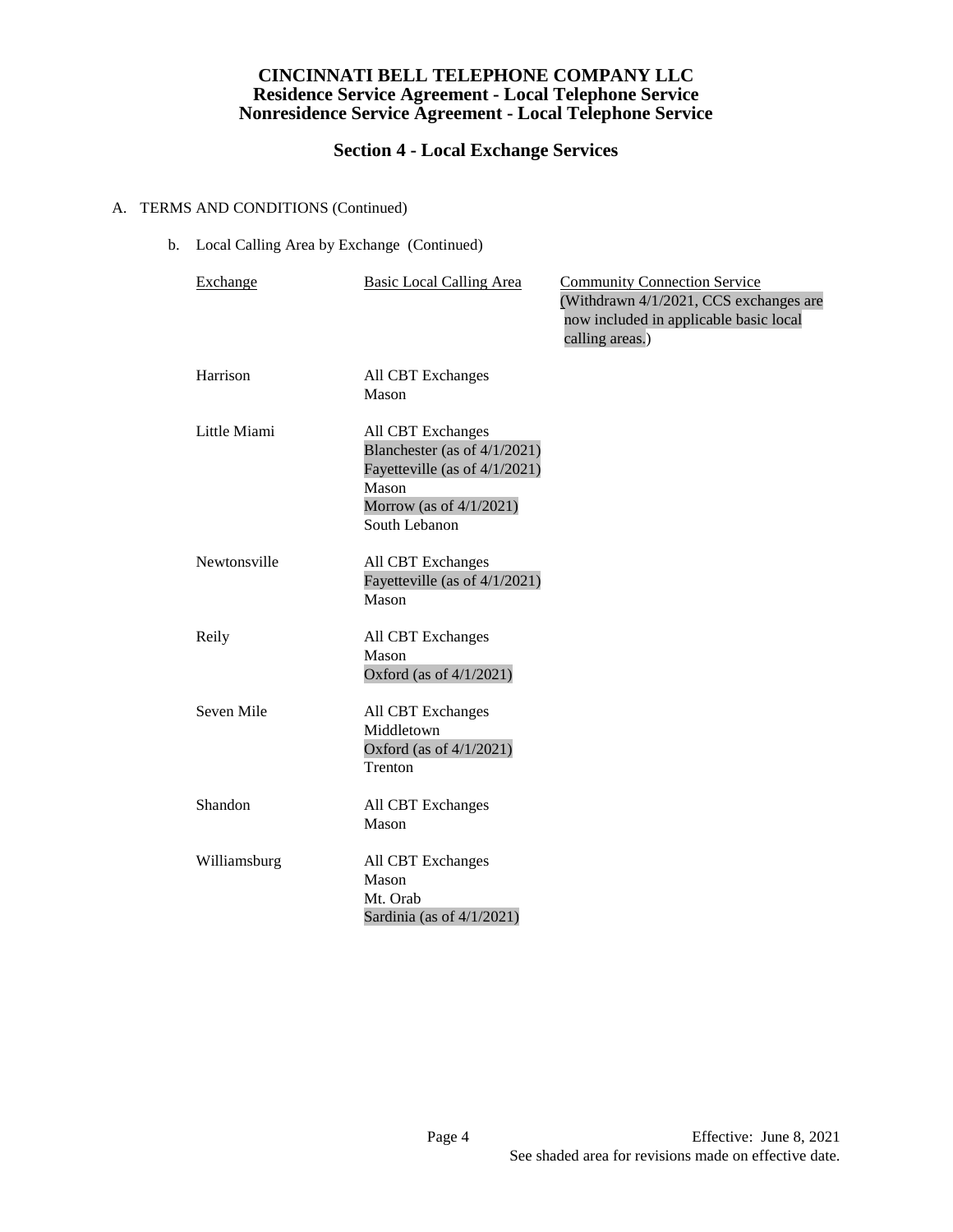# **Section 4 - Local Exchange Services**

### A. TERMS AND CONDITIONS (Continued)

c. Measured Service

Measured Service allows subscribers to control charges for monthly telephone service by controlling usage. Customers subscribing to measured service are billed a basic monthly charge for the access line and are billed for local usage based upon the duration of originated calls. Chargeable time includes the initial minute plus the additional minutes or fraction thereof, if any. Usage rates are per minute of use or fraction thereof.

Measured Service is furnished subject to the availability of facilities.

The Operator Completion of Local Calls charge (Section 16 of this Agreement) applies in addition to the Measured Service usage charges when the Customer requests the assistance of the Company operator to complete a local call.

d. Community Connection Service (withdrawn 4/1/2021)